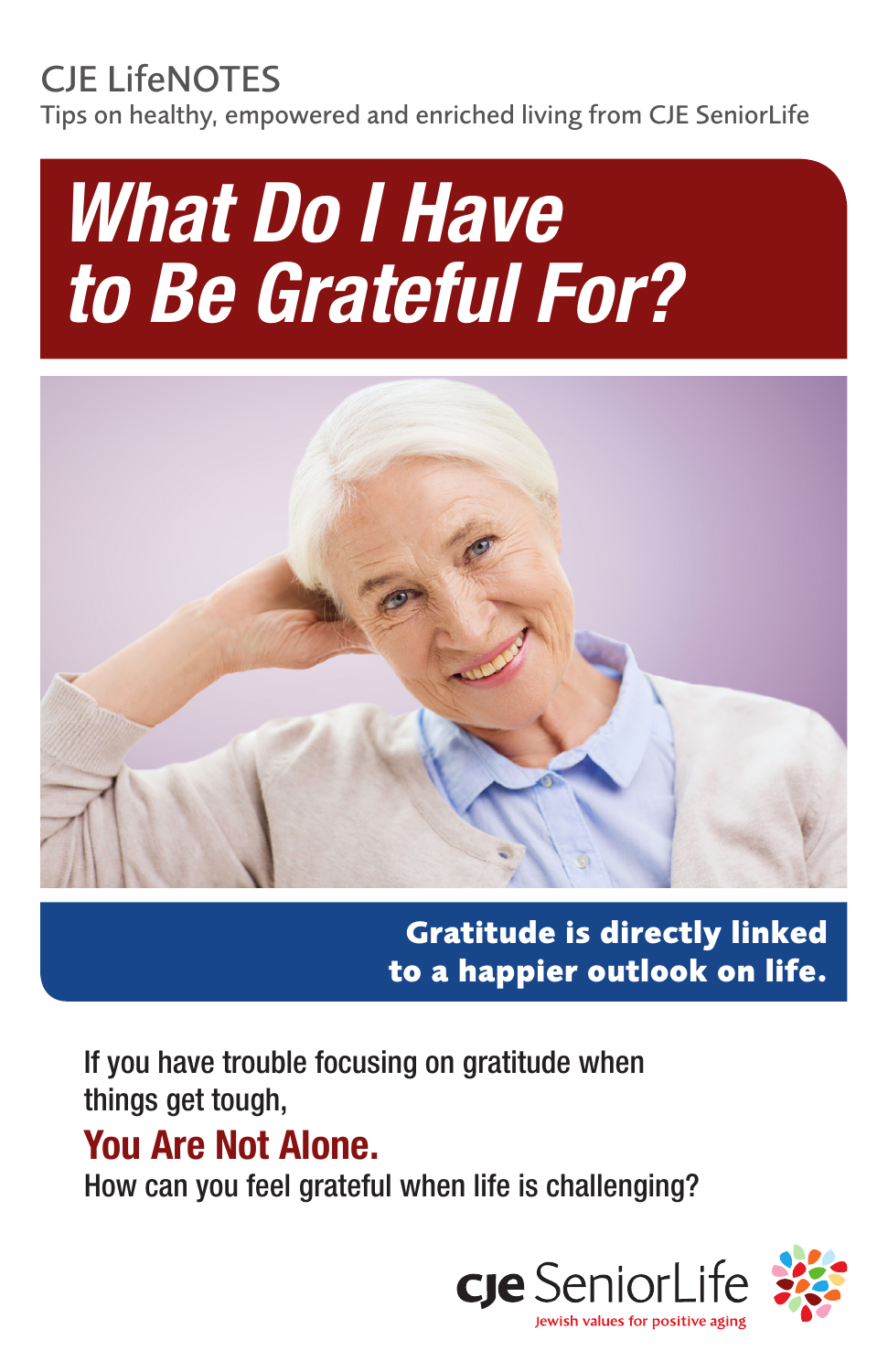## How Can We Adopt an Attitude of Gratitude?

When we think of gratitude, we often think about big things like lifecycle celebrations, career milestones, or enjoying good health. Rarely do we think about the smaller everyday reasons we have to be grateful like a sunny day, sharing a cup of coffee with a friend, or reading a good book. Keeping track of everyday pleasures can achieve positive benefits such as improved sleep, lower blood pressure, and more social connections.

#### 10 for 10

A leading scientific expert on gratitude at the University of Berkeley, California conducted a study that found that participants who wrote down 10 things they were grateful for over 10 weeks reported a 25% increase in overall happiness.

Being on the receiving end of gratitude feels good, but the physical and mental health benefits of feeling gratitude towards others can feel even better. Studies show that those who are mindful of the good things in their lives are more relaxed, sleep better, are less self-centered, and have more social connections.

#### Gratitude is a Habit

Most of us haven't been trained to notice and acknowledge the small doses of daily goodness in life. Gratitude begins with small changes and regular practice.

#### Gratitude in Small Steps

- Write for five minutes a day in a gratitude journal.
- Each day write down three things you are grateful for and put them in a special container designated for gratitude.
- Use gratitude prompts (e.g. I am grateful for three things I see, I am grateful for three things I smell, I am grateful for three things I touch, etc.).
- Write thank-you notes to loved ones to tell them how much they are appreciated.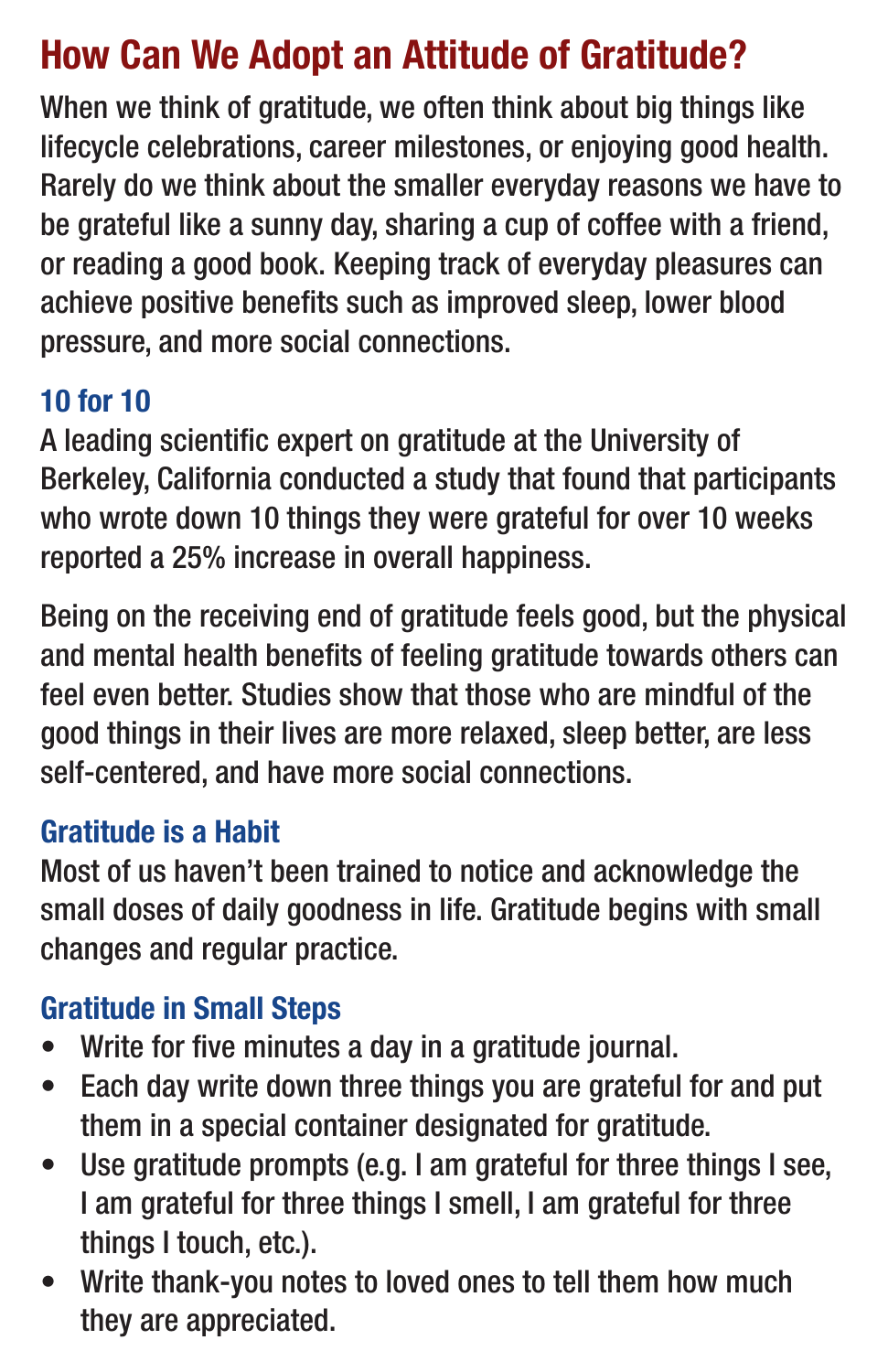

#### Examples of Everyday Goodness

As you go about your day, think about moments that bring you feelings of safety, relaxation, or contentment. What would daily life be like if you didn't have those things? Examples of such moments can include:

- Cuddling with your pet
- Going for a walk with a friend on a nice day
- Speaking on the phone with a loved one
- Attending a community social group

#### Being Grateful is Contagious!

Did you know that gratitude can go "viral?" Just as negativity can be quickly passed along to others, a grateful and positive attitude can, too. We don't need to have money to be generous with our smiles or attention. Taking time to be grateful can help remind us to pay it forward. Jotting down daily or weekly gratitude notes about smiles received, doors held open, or moments of compassion encourages us to try to do the same for others. You may never know if your kindness ends up on someone else's gratitude list, but just by being grateful, you spread seeds that have the potential to flourish.